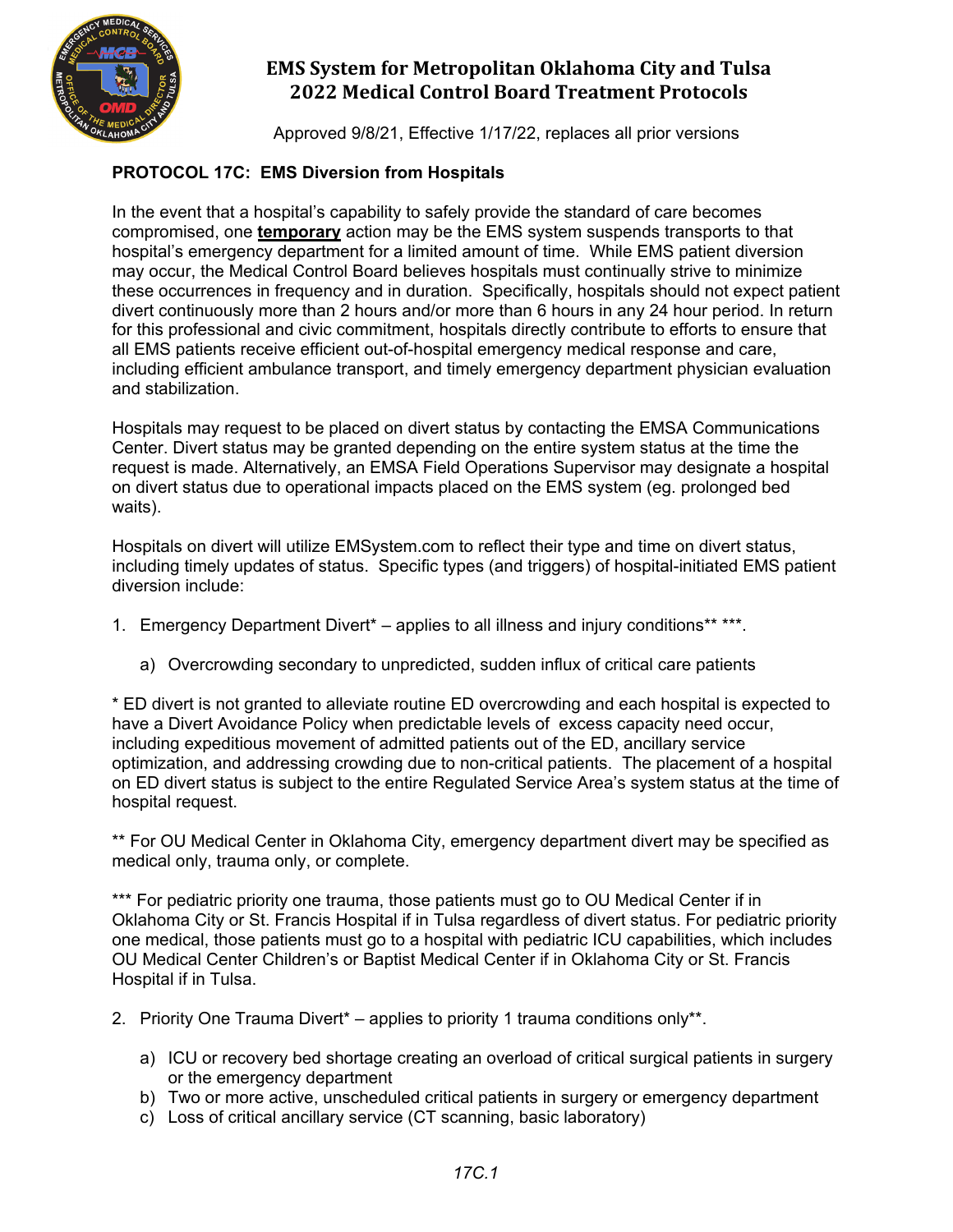

Approved 9/8/21, Effective 1/17/22, replaces all prior versions

### **PROTOCOL 17C: EMS Diversion from Hospitals, cont.**

\*Priority One Trauma divert is not granted to alleviate routine bed or nurse staffing shortages. Expedited patient transfers to free needed beds and/or nursing callbacks to achieve needed specialty unit staffing levels should be utilized.

In the event of multiple unscheduled critical patient resuscitations/surgeries, a time estimate of stabilization and return to normal receiving capacity is to be communicated to EMSA dispatch at the time of divert status request.

\*\*For pediatric priority one trauma, those patients must go to OU Medical Center if in Oklahoma City or St. Francis Hospital if in Tulsa regardless of divert status.

3. CT Divert (Computerized Tomography Scanning Divert)

a) Loss of CT scanning ability (affecting trauma and medical receiving capability)

\*\*\* CT divert is not routinely granted to accommodate scheduled maintenance. Immediate repairs are to be initiated and a time estimate of return to normal capacity is to be communicated to EMSA dispatch at the time of divert status request.

- 4. Cath Lab Divert (Cardiac Catheterization Lab Divert)
	- a) Loss of Cath Lab operations (affecting STEMI receiving capability)

\*\*\* Cath Lab divert is not routinely granted to accommodate scheduled maintenance. Immediate repairs are to be initiated and a time estimate of return to normal capacity is to be communicated to EMSA dispatch at the time of divert status request.

Procedure:

- 1. Hospitals will request divert status by contacting the EMSA Communication Center.
- 2. Once divert conditions are met and approved, hospitals may enter their status in the EMSystem.com computer according to the following categories:
	- a) Tulsa:
		- 1) ED Divert
		- 2) Priority One Trauma
		- 3) CT Divert
		- 4) Cath Lab Divert
	- b) Oklahoma City:
		- 1) ED Divert
		- 2) Priority One Trauma
		- 3) CT Divert
		- 4) Cath Lab Divert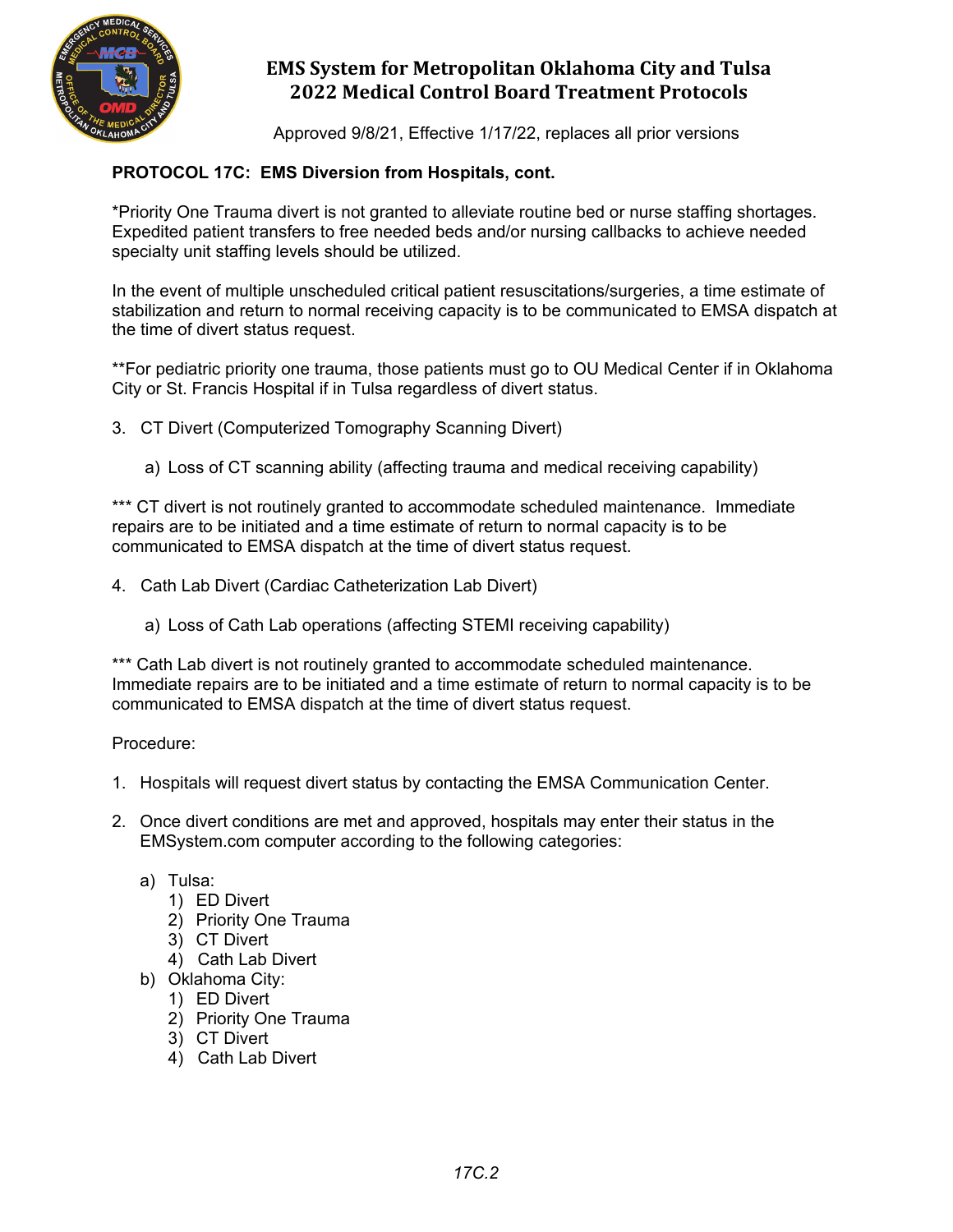

Approved 9/8/21, Effective 1/17/22, replaces all prior versions

#### **PROTOCOL 17C: EMS Diversion from Hospitals, cont.**

- 3. The following information on hospital diverts shall be displayed on the EMSystem.com computer:
	- a) Current hospital status
	- b) Type of divert
	- c) Time on divert or most recent update
	- d) Special comments

In accordance with the American College of Emergency Physicians Policy Statement on Ambulance Diversion, if the Chief Medical Officer or Chief Medical Offier's designee determines the entire system to be overloaded, all hospitals will be opened to receive EMS patients in accordance with these protocols. If hospitals request divert to the point that a given geographic area is essentially without a receiving hospital, or overload is created for that area**,** then all facilities within that geographic region will be opened to receive EMS patients in accordance with these protocols. At the discretion of the Chief Medical Officer or Chief Medical Officer's designee, a temporary rotation of hospitals on divert may be utilized as conditions allow.

A hospital-initiated request for ED Divert shall automatically expire 1 hour after being initially granted unless extenuating circumstances continue and a diversion extension is granted for an additional 1 hour. A verbal report on divert avoidance action will be requested and forwarded to an EMSA Field Operations Supervisor for approval prior to any extension being granted. At EMSA, Chief Medical Officer, or Chief Medical Officer's designee's discretion, an EMSA Field Supervisor may conduct an on-site consultation to determine if an extension of the divert status is justified, factoring concurrent system needs.

A hospital-initiated request for Priority One Trauma or CT Divert shall automatically expire 2 hours after being initially granted unless extenuating circumstances continue to prevail and a diversion extension is granted for an additionally defined period of hours.

When a hospital is on an MCB approved divert as defined above, all on-duty field personnel are to be notified in an expeditious manner and are expected to honor the diversion hospital's status (see exception next paragraph). Diversion status will be explained to the patient (or appropriate patient's representative) in order to allow for an informed alternative hospital destination decision. In the event of encode to a hospital in the midst of diversion request with EMSA Dispatch, the EMT or paramedic may continue to that hospital if an alternative hospital destination represents a detriment to the patient's clinical condition. Even after a hospital is on MCB approved divert status, an EMT or paramedic may override the hospital's divert status if transport to that hospital is required for life-saving, immediately needed patient stabilization.

When a hospital is on ED divert status only, all stable patients will be delivered to that hospital if there exists an established relationship with that hospital or a member of its medical staff. Established relationships include, but are not limited to, a previous admission to that hospital and/or a pre-existing doctor-patient relationship with a doctor on that hospital's medical staff.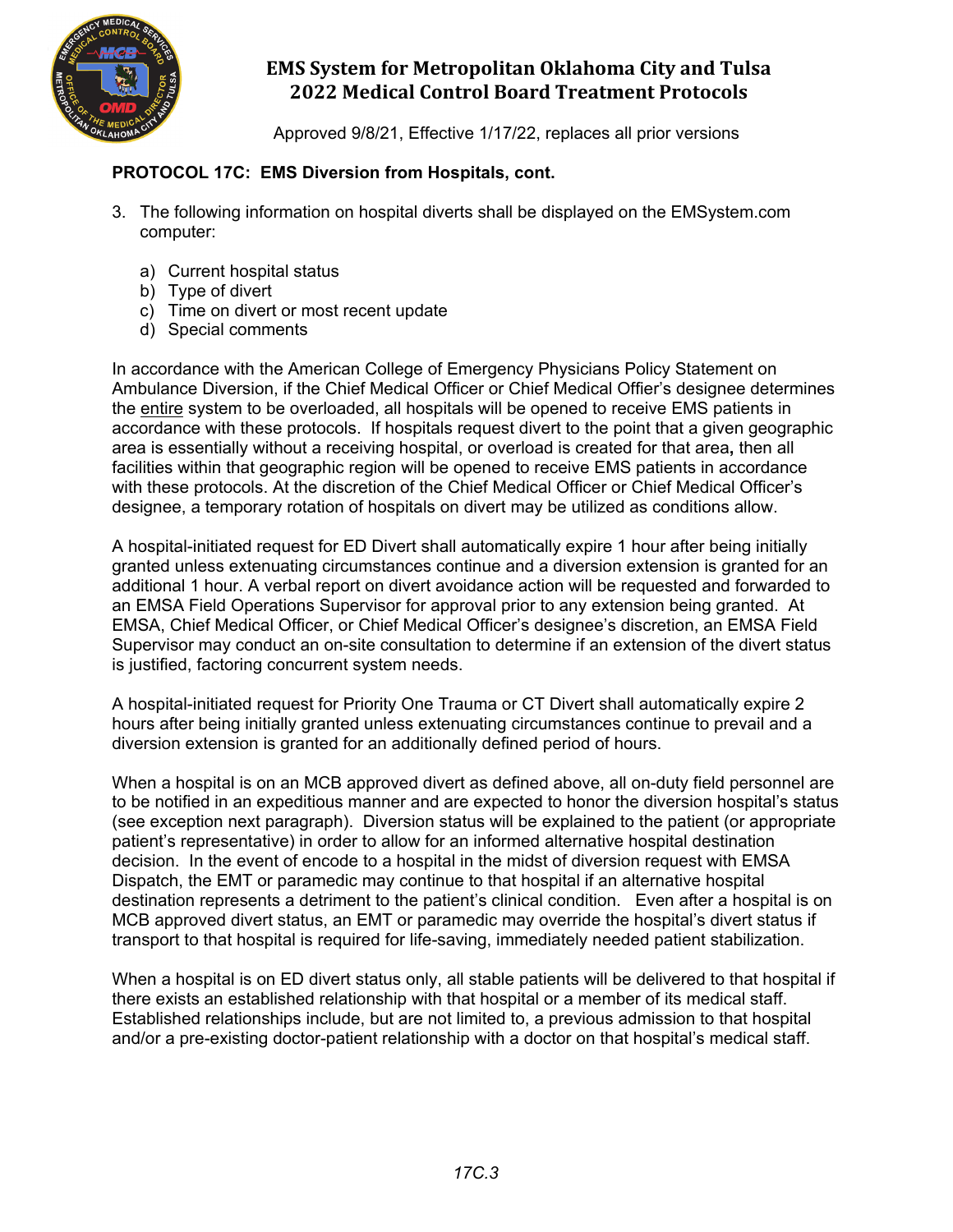

Approved 9/8/21, Effective 1/17/22, replaces all prior versions

### **PROTOCOL 17C: EMS Diversion from Hospitals, cont.**

Questions that will assist Paramedics in determining an established patient include:

- Which hospital do you want to be transported to?
- Who is your primary physician?
- Which hospital has your physician told you to use for your care?
- Have you been an inpatient in a hospital and do you still go there for care?
- Have you recently been seen in a hospital emergency department for this problem?

In any instance that an EMSA ambulance transports an unscheduled patient for emergency medical care and arrives on hospital property, that hospital's Emergency Department must perform an emergency medical screening examination, even if on divert status. If further indicated treatment cannot be provided, it shall be the responsibility of that hospital to make arrangements for transfer of the patient to a more appropriate healthcare facility.